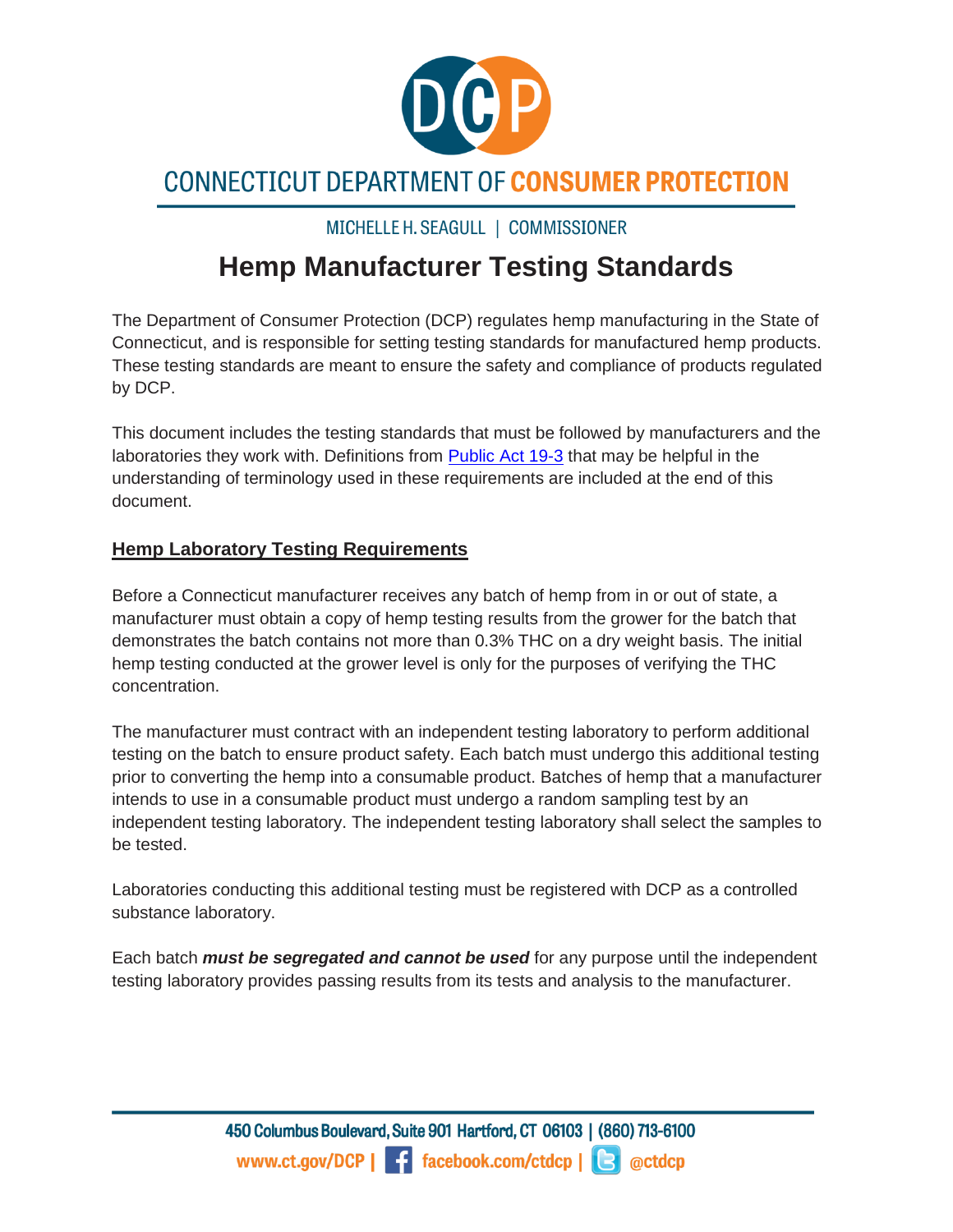#### **Sample Collection Method**

The manufacturer is responsible for ensuring the following occurs:

- If the hemp batch has been ground, chopped, or otherwise homogenized prior to shipment, the manufacturer shall mix the product to greatest degree possible and a representative from the independent testing laboratory shall withdraw samples from the lower, middle, and upper portions of the batch.
- If the product is not already ground, chopped or otherwise homogenized, a representative from the independent testing laboratory shall withdraw an equal number of subsamples from different areas of the hemp plant (leaf, stem and flower.)

#### **Samples and Subsamples for Testing**

Samples are groupings of subsamples that total 5 grams or more for evaluation by the independent testing laboratory. Samples from each batch will require a certain number of subsamples based on total batch weight. The larger the batch, the more subsamples per sample will be required. The following are the requirements:

- Batch of ≤5 kg = 6 subsamples per sample
- Batch of 5-25 kg = 12 subsamples per sample
- Batch of ≥25 kg = 24 subsamples per sample

#### **Types of Testing Required to be Completed**

The independent testing laboratory shall test each sample for THC concentration level, microbiological contaminants, mycotoxins, heavy metals and pesticide chemical residue.

#### **THC Concentration Level Testing**

Each sample must have no more than 0.3% THC.

- **If a sample of hemp does not pass the THC concentration level:** the manufacturer shall either dispose of the entire batch from which the sample was taken or combine at least two different batches of hemp to achieve a THC concentration of not more than 0.3% on a dry weight basis.
- **If a sample of hemp batch passes the THC concentration level**: the sample must also pass testing standards for microbiological contaminants, mycotoxins, heavy metals and pesticide chemical residue tests. Then, the independent testing laboratory shall release the entire batch for manufacturing.

*If the manufacturer elects to combine different batches for the purpose of diluting the THC concentration level, the manufacturer must provide advance written notification to the Department of Consumer Protection. The combined hemp batch must be tested using the process outlined above, and the manufacturer shall retain records demonstrating: (1) which batches were combined, (2) the independent testing laboratory report records associated with each individual batch combined, and (3) the results of the testing of the combined batches.*

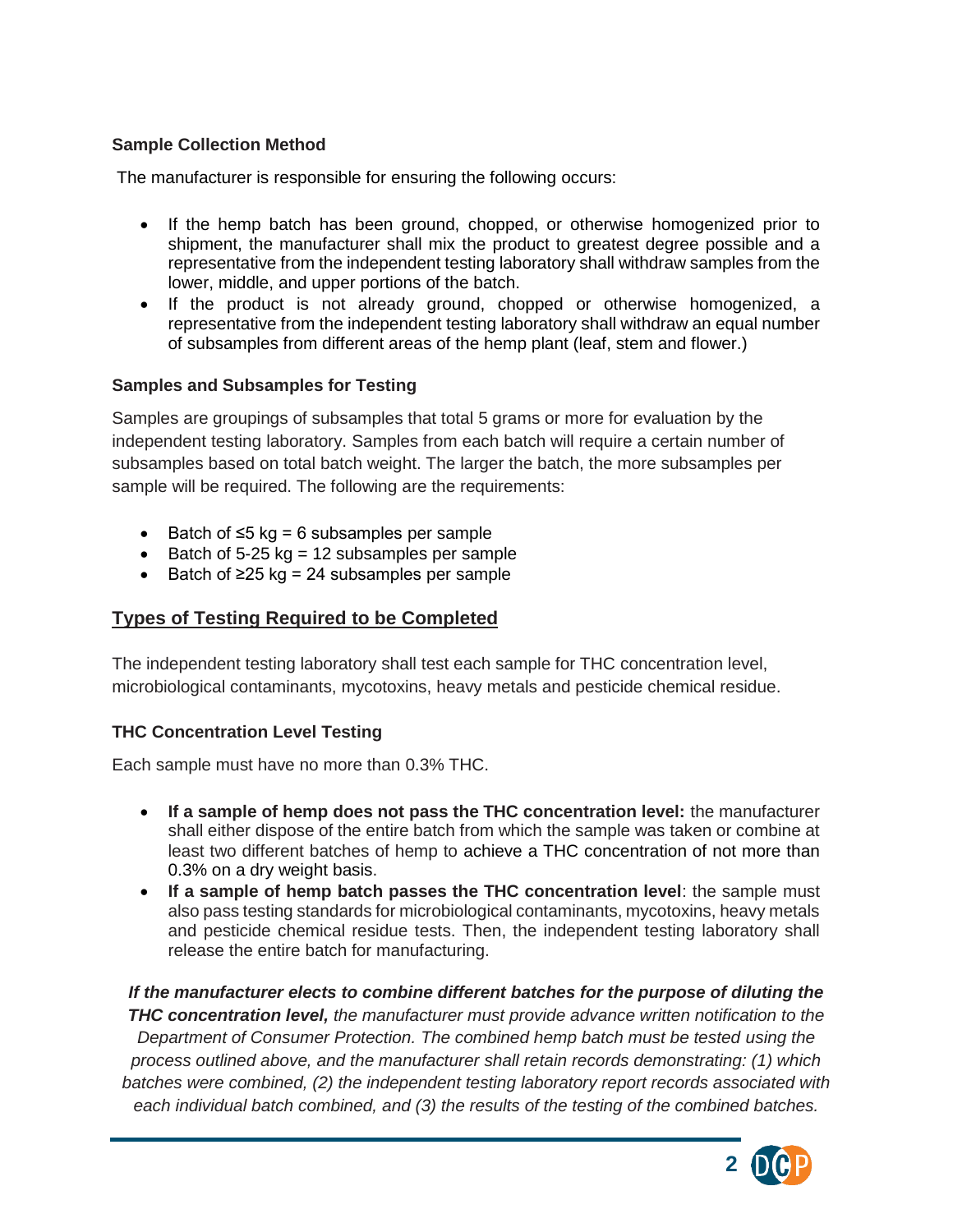#### **Microbiological, Mycotoxin, HeavyMetal or Pesticide Chemical Residue Testing**

• **If a sample of hemp does not pass the microbiological, mycotoxin, heavymetal or pesticide chemical residue test, based on the standards set forth in this section:** the manufacturer shall dispose of the entire batch from which the sample was taken. Batches that fail based on the microbiological, mycotoxin, heavy metal or pesticide chemical residue test shall not be combined with any other batches of hemp.

All microbiological testing shall occur after the entire batch of hemp is decarboxylated. Decarboxylation must involve heating the entire batch of hemp to a temperature of no less than 90° C for 60 minutes or longer. In a microbiological test, a hemp sample shall "pass" if it satisfies the standards in Chapters 561 and 2023 of the United States Pharmacopeia, which can be obtained at [http://www.usp.org.](http://www.usp.org/)

In the mycotoxin test, a hemp sample shall "pass" if it meets the following standards:

| Test                     | <b>Specification</b>   |
|--------------------------|------------------------|
| Aflatoxin B1             | <20 uG/KG of Substance |
| Aflatoxin B <sub>2</sub> | <20 uG/KG of Substance |
| Aflatoxin G1             | <20 uG/KG of Substance |
| Aflatoxin G2             | <20 uG/KG of Substance |
| <b>Ochratoxin A</b>      | <20 uG/KG of Substance |

In the heavy metal test, a hemp sample shall "pass" if it meets the following standards:

| <b>Metal</b> | <b>Acceptable Limits uG/KG BW/Day</b> |
|--------------|---------------------------------------|
| Arsenic      | < 0.14                                |
| Cadmium      | < 0.09                                |
| Lead         | < 0.29                                |
| Mercury      | < 0.29                                |

In the pesticide chemical residue test, a hemp sample shall "pass" if it satisfies the most stringent acceptable standard for a pesticide chemical residue in any food item as set forth in [Subpart C of the federal Environmental Protection Agency's regulations for Tolerances and](https://www.ecfr.gov/cgi-bin/text-idx?SID=b3a57009c7f8d265b94186217adeb551&mc=true&node=pt40.26.180&rgn=div5#sp40.26.180.c)  [Exemptions for Pesticide Chemical Residues in Food, 40 CFR 180.](https://www.ecfr.gov/cgi-bin/text-idx?SID=b3a57009c7f8d265b94186217adeb551&mc=true&node=pt40.26.180&rgn=div5#sp40.26.180.c)

### **Failed Test Result Filings**

The independent testing laboratory shall simultaneously submit an electronic copy of test results for any batch that does not pass any or all of the tests described above with DCP and the manufacturer. In addition to filing a copy with DCP, the laboratory shall maintain the laboratory test results for a minimum of three (3) years and make them available to DCP upon request.